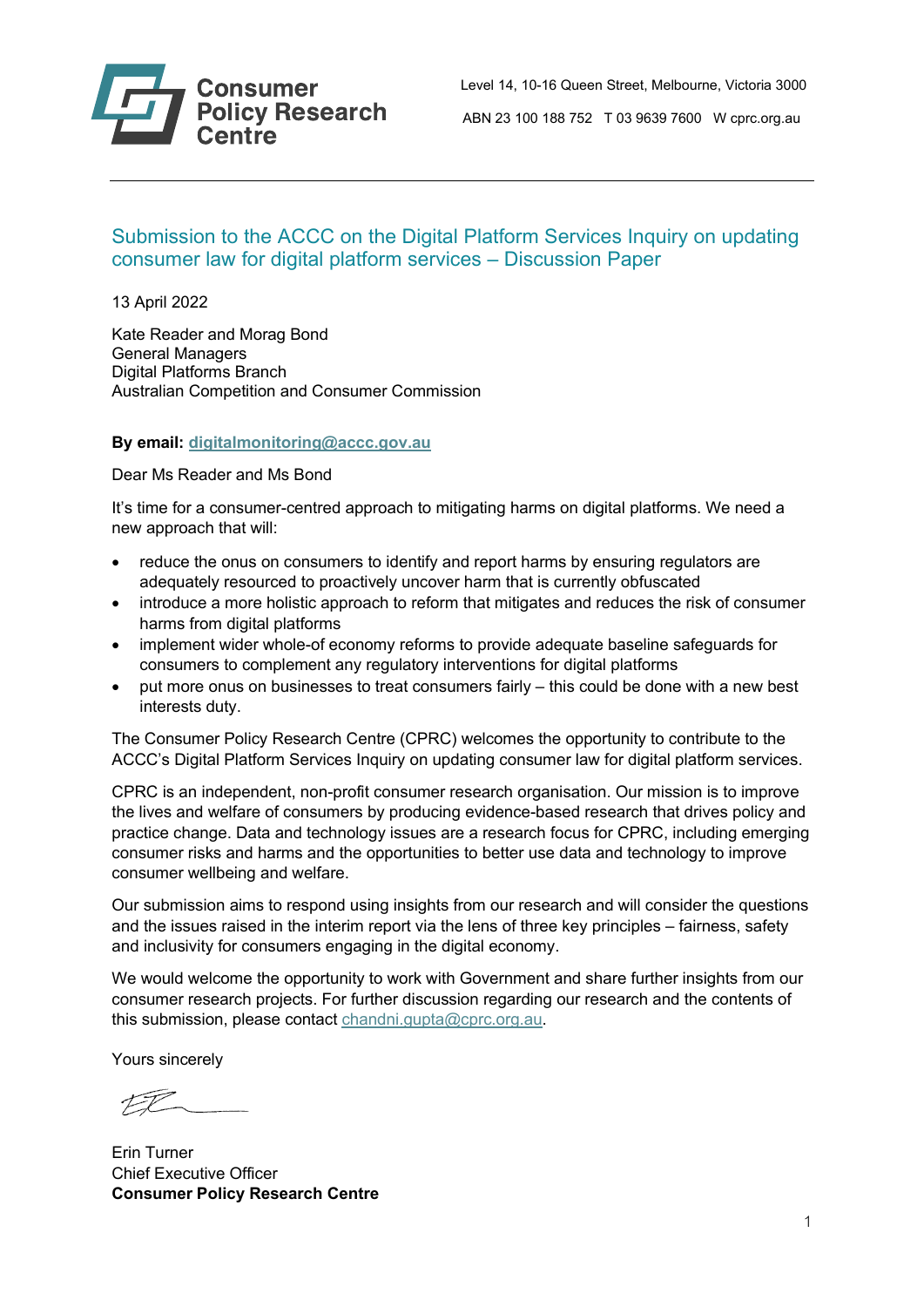### Question 1: What competition and consumer harms, as well as key benefits, arise from digital platform services in Australia?

The interim report provides a clear outline of harms present via digital platform services, especially of harms that reduce competition such as self-preferencing, vertical integration and exclusionary measures. Genuine competition can enhance consumer welfare by lowering prices, increasing choice and stimulating innovation. In data driven markets wellfunctioning competition can also ensure that consumers are able to access products and services with appropriate price, quality, safety and privacy standards. [1](#page-1-0)

A lack of efficient and effective competition in digital platform services can lead to harmful outcomes that have a direct impact on consumers. Such outcomes include reduced innovation, poor returns to consumers, lower quality of service or use of data in ways that disadvantages or harms the customer while benefiting the business. [2](#page-1-1) While the report covers a variety of harms, it may be useful to characterise these harms as negative externalities, in recognition that often the cost of reduced competition (financial and non-financial) is most felt by consumers, even if they are only passively engaging with digital platform services.

Previous CPRC research<sup>[3](#page-1-2)</sup> has revealed numerous examples of practices from digital platform services [4](#page-1-3) that can lead to consumer harm. These practices, summarised below, represent externalities that have a negative effect on consumers. Due to the opacity of digital supply chains, consumers may have little to no direct relations with specific actors within the digital platform services where these risks stem from.

- **Discrimination and exclusion**: information about consumers can be and is used to benefit commercial entities in discriminatory ways at direct odds with the needs and interests of consumers.<sup>[5](#page-1-4)</sup> For example, data can be used to build an "online profile" of a consumer and effectively "score" their value – with a view to identifying and retaining profitable customers through advertisements (and avoiding those who are not profitable). $6$  A lack of transparency and accountability within such processes means it is difficult for consumers to see how their profile is produced; understand the impact it will have on them; or influence, appeal or correct assumptions based on wrong information.<sup>[7](#page-1-6)</sup> Profiles can also be used to set prices, leading to some groups of consumers paying more for the same service.<sup>[8](#page-1-7)</sup>
- **Manipulation**: Sophisticated companies can have the power to design online user interfaces in very manipulative ways, for example, via the use of dark patterns. $^{\textrm{\tiny{\textregistered}}}$ Companies can use the information they hold about customers to shape what products are shown and what information is presented, effectively exacerbating the information asymmetries between companies and consumers. Manipulation can also lead to unfair

<span id="page-1-5"></span><span id="page-1-4"></span><sup>5</sup> University of Melbourne, *State of the Art in Data Tracking Technology,* 2019, p. 14. 6 Wolfie Christl, "Corporate Surveillance in Everyday Life", (June 2017), Cracked Labs, p. 13,

<u>https://crackedlabs.org/dl/CrackedLabs\_Christl\_CorporateSurveillance.pdf</u>.<br><sup>7</sup> Cathy O'Neil, "Weapons of Math Destruction", (2016), Crown Books, p. 143.

<span id="page-1-1"></span>

<span id="page-1-0"></span><sup>&</sup>lt;sup>1</sup> CPRC, "The Digital Checkout", (December 2021), https://cprc.org.au/the-digital-checkout/.<br><sup>2</sup> Stigler Centre for the Study of the Economy and the State, "Committee on Digital Platforms Final Report", (2019), 120, the search chicagobooth.edu/-/media/research/stigler/pdfs/digital-platforms---committee-report--stigler-center.pdf<br>3 See: Brigid Richmond, [A Day in the life of data](https://cprc.org.au/wp-content/uploads/CPRC-Research-Report_A-Day-in-the-Life-of-Data_final-full-report.pdf), 2019, CPRC, pp. 34-40. CPRC also funded a research proje literature review on data tracking. See: University of Melbourne, *[State of the Art in Data Tracking Technology,](https://cprc.org.au/wp-content/uploads/State-of-the-Art-in-Data-Tracking-Technology_UoM_FINAL_01112019.pdf)* 2019

<span id="page-1-3"></span><span id="page-1-2"></span><sup>4</sup> The [Issues Paper](https://www.accc.gov.au/system/files/Ad%20tech%20inquiry%20-%20issues%20paper.pdf) (p. 13) sets out the "data services providers" who design services for analysing and/or have access to information about consumers, including Data Management Platforms, Data Analytics Services and Data Brokers.

<span id="page-1-7"></span><span id="page-1-6"></span> $^8$  For an example of personalised pricing, see 2020 investigation by Choice where it found that people over the age of 30 were offered prices more than double the prices of those aged under 30: [https://www.choice.com.au/about-us/media-](https://www.choice.com.au/about-us/media-releases/2020/august/tinders-secret-pricing-practices)

<span id="page-1-8"></span>[releases/2020/august/tinders-secret-pricing-practices.](https://www.choice.com.au/about-us/media-releases/2020/august/tinders-secret-pricing-practices)<br><sup>9</sup> "Dark Patterns" that make it difficult for users to express their actual preferences or that manipulate users into taking actions that do not comport with their preferences or expectations. For more information see the Stigler Centre's 201[9 Committee on](https://research.chicagobooth.edu/-/media/research/stigler/pdfs/digital-platforms---committee-report---stigler-center.pdf?la=en&hash=2D23583FF8BCC560B7FEF7A81E1F95C1DDC5225E)  [Digital Platforms – Final Report](https://research.chicagobooth.edu/-/media/research/stigler/pdfs/digital-platforms---committee-report---stigler-center.pdf?la=en&hash=2D23583FF8BCC560B7FEF7A81E1F95C1DDC5225E) (p. 12).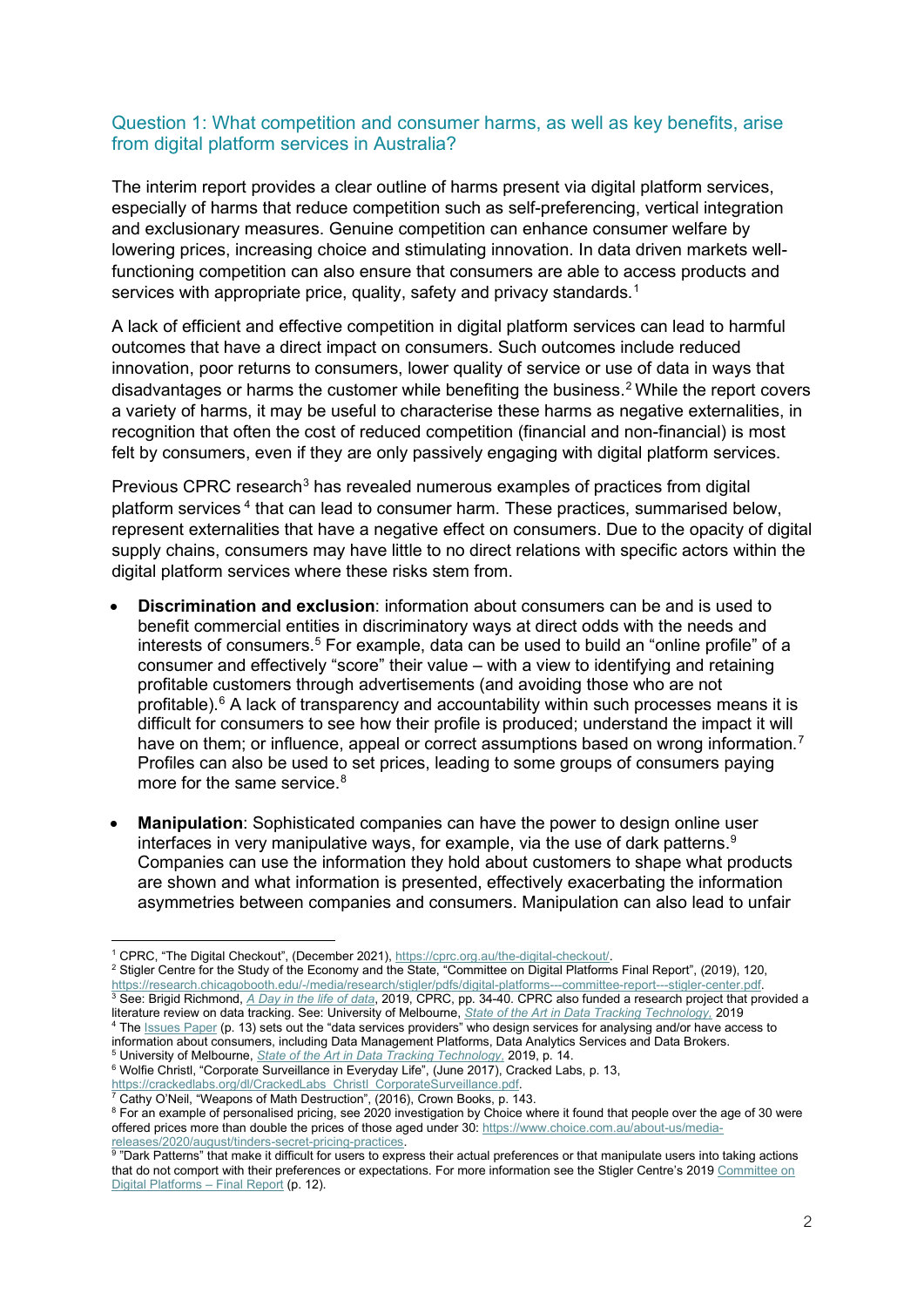outcomes, misuse of data, compromise the dignity of consumers and hinder or distort competition.[10](#page-2-0)

• **Lack of control:** CPRC consumer research indicates consumers are uncomfortable with the amount of information collected about them and would prefer to have greater control over that data collection.<sup>[11](#page-2-1)</sup> Control is particularly lacking given that personal data can often be traded between firms deeply embedded in supply chains without a direct link to consumers or even the basic service they'd signed up for. In addition, it can be difficult for consumers to know where and how to remove their associated data from brokers' holdings.<sup>[12](#page-2-2)</sup> This issue is compounded by terms and conditions and privacy policies that are often ineffective at enabling consumers to make informed choices.<sup>[13](#page-2-3)</sup>

#### **Understanding choice architecture in the digital economy**

CPRC recommends the ACCC investigate and consider more deeply the choice architecture behind digital platform services. Digital platform services present, or more so, can misrepresent choice to consumers. They ask people to accept terms and conditions or adjust their privacy settings. In reality, consumers are given little control over what data is collected and how it is used. At the heart of this problem is that notification, consent and disclosure are not appropriate protections against unfair or harmful business practices. Safety and fairness should not be left to consumer choice – these are things which consumers rightly expect the law to ensure regardless of choice.

Qualitative research conducted by CPRC between June and August 2021 found that online life can be a double-edged sword for Australian consumers. While consumers value the convenience and access to more products and services, the online environment can feel overwhelming.<sup>[14](#page-2-4)</sup> The proliferation of choice, while theoretically a positive for consumers, has led to an increase in frustration and confusion. Choice becomes meaningless and even detrimental if it is not structured clearly or easily for consumers to navigate and act in accordance with their preferences.[15](#page-2-5)

CPRC recommends the ACCC investigate and consider more deeply the choice architecture behind digital platform services. CPRC welcomes the ACCC's consideration of dark patterns in this inquiry as their prevalence across digital platforms continues to impede consumer control and choice. However, we would recommend broadening the examples of dark patterns from the three examples outlined in the interim report (cancelling paid subscriptions, privacy controls and settings and changing default settings). Research by the UK consumer group Which?[16](#page-2-6) and studies by academics from the Center of Information Technology Policy at Princeton University<sup>[17](#page-2-7)</sup> highlight a much broader range of dark patterns in addition to the three mentioned above.

<span id="page-2-1"></span>https://www.accc.gov.au/system/files/Kayleen%20Manwaring%20%28December%202018%29.PDF.<br><sup>11</sup> CPRC, "CPRC 2020 Data and Technology Consumer Survey", (December 2020), [https://cprc.org.au/cprc-2020-data-and](https://cprc.org.au/cprc-2020-data-and-technology-consumer-survey/)[technology-consumer-survey/.](https://cprc.org.au/cprc-2020-data-and-technology-consumer-survey/)<br><sup>12</sup> Federal Trade Commission, Data Brokers, "A Call for Transparency and Accountability" (2014),

<span id="page-2-7"></span>

<span id="page-2-6"></span>[https://consumerinsight.which.co.uk/articles/dark-patterns.](https://consumerinsight.which.co.uk/articles/dark-patterns) 17 Arunesh Mathur et.al, "Dark Patterns at Scale: Findings from a Crawl of 11K Shopping Websites", (2019), Proc. ACM Hum-Comput. Interact. 3, CSCW, Vol. November/Article 81, p. 32,

[http://dx.doi.org/10.1145/3359183.](http://dx.doi.org/10.1145/3359183)

<span id="page-2-0"></span><sup>&</sup>lt;sup>10</sup> Kayleen Manwaring, "Will emerging technologies outpace consumer protection law? The case of digital consumer manipulation", (2017), *Competition & Consumer Law Journal*, 26, 149,

<span id="page-2-2"></span>[https://www.ftc.gov/system/files/documents/reports/data-brokers-call-transparency-accountability-report-federal-trade-](https://www.ftc.gov/system/files/documents/reports/data-brokers-call-transparency-accountability-report-federal-trade-commission-may-2014/140527databrokerreport.pdf)

<span id="page-2-3"></span><sup>&</sup>lt;sup>13</sup> Brigid Richmond, "A day in the life of data", (2019), pp. 25-33, https://cprc.org.au/research-report-a-day-in-the-life-of-data/<br><sup>14</sup> CPRC, "Consumer Wellbeing Report", Draft, Unpublished<br><sup>15</sup> CPRC, "The Digital Checko

<span id="page-2-4"></span>

<span id="page-2-5"></span> $16$  Which?, "Dark Patterns – How consumer choices are manipulated online", (August 2021),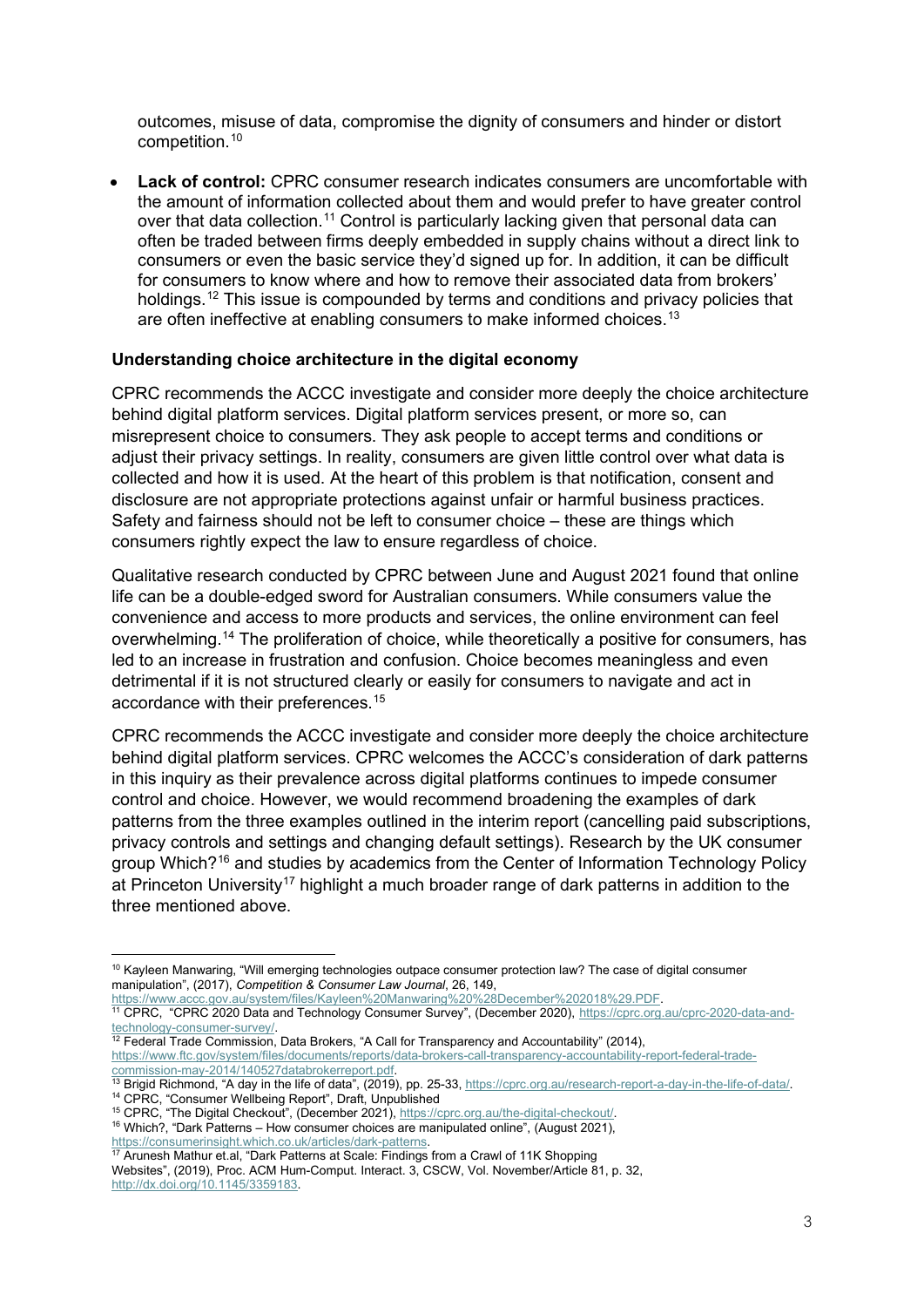These include but are not limited to:

- **Confirmshaming**: wording on a button or link is presented in such a way that it may guilt the consumer into doing with something they wouldn't have otherwise done.
- **Hidden costs**: pre-selected add-ons embedded close to the final stage of payment that can lead consumers to paying more.
- **Disguised ads**: advertising disguised as prompts that trick consumers into clicking on them.
- **False hierarchy**: one choice option is made to stand out over others through size, placement or colour.
- **Redirection**: consumers are continuously moved away from the task they are wanting to complete (e.g. regular pop-ups inviting to join email subscription service).
- **Price comparison prevention:** difficulty navigating or accessing comparative pricing between two or more items, impeding an informed decision-making process.
- **Scarcity cues:** creating a sense of urgency with notifications indicating that a product, service or offer may soon run out through imposed deadlines, low stock messages or high demand messages.
- **Activity notifications:** momentary but often recurring messages indicating the activity of other users.

While experiences within some of these categories may not be adequately addressed under the current consumer protection framework, the ubiquitous presence of such dark patterns has the potential to erode consumer trust and impede consumer's experience on digital platforms, specifically for people who may be experiencing vulnerability.<sup>[18](#page-3-0)</sup>

# Question 2. Do you consider that the CCA and ACL are sufficient to address competition and consumer harms arising from digital platform services in Australia, or do you consider regulatory reform is required?

The *Competition and Consumer Act 2010* (CCA) and the Australia Consumer Law (ACL) are insufficient in addressing the consumer harms currently experienced on digital platforms. Consumers need greater protection against unfair practices. Given the depth of harm that can be caused by data, Australia should also consider proactive obligations on businesses to use data in consumer interests. Our laws should require businesses use data to benefit customers, not just have rules against causing specific harm.

# **Measuring and ensuring CCA and ACL are fit-for-purpose**

There is currently lack of clarity on how the ACL applies to digital platforms. As a specific example, the term supply in the CCA is narrowly defined as, "*…in relation to goods—supply (including re-supply) by way of sale, exchange, lease, hire or hire-purchase*".[19](#page-3-1) As digital platforms often consider themselves as a 'facilitator of the supply' but not the actual supplier, it creates loopholes in accountability which would be difficult to close via traditional compliance and enforcement measures. This is particularly the case where digital platforms operate an online retail marketplace, creating a scenario where consumers are often left with the burden to resolve issues with the third-party seller on their own. This is further exacerbated when the third-party seller is based overseas, so enforcing the ACL is not only

<sup>18</sup> OECD, "Roundtable on Dark Commercial Patterns Online – Summary of discussion", (February 2021),

<span id="page-3-0"></span>[https://one.oecd.org/document/DSTI/CP/CPS\(2020\)23/FINAL/en/pdf.](https://one.oecd.org/document/DSTI/CP/CPS(2020)23/FINAL/en/pdf)

<span id="page-3-1"></span><sup>19</sup> See: *Competition and Consumer Act 2010*, Retrieved from [https://www.legislation.gov.au/Details/C2011C00003.](https://www.legislation.gov.au/Details/C2011C00003)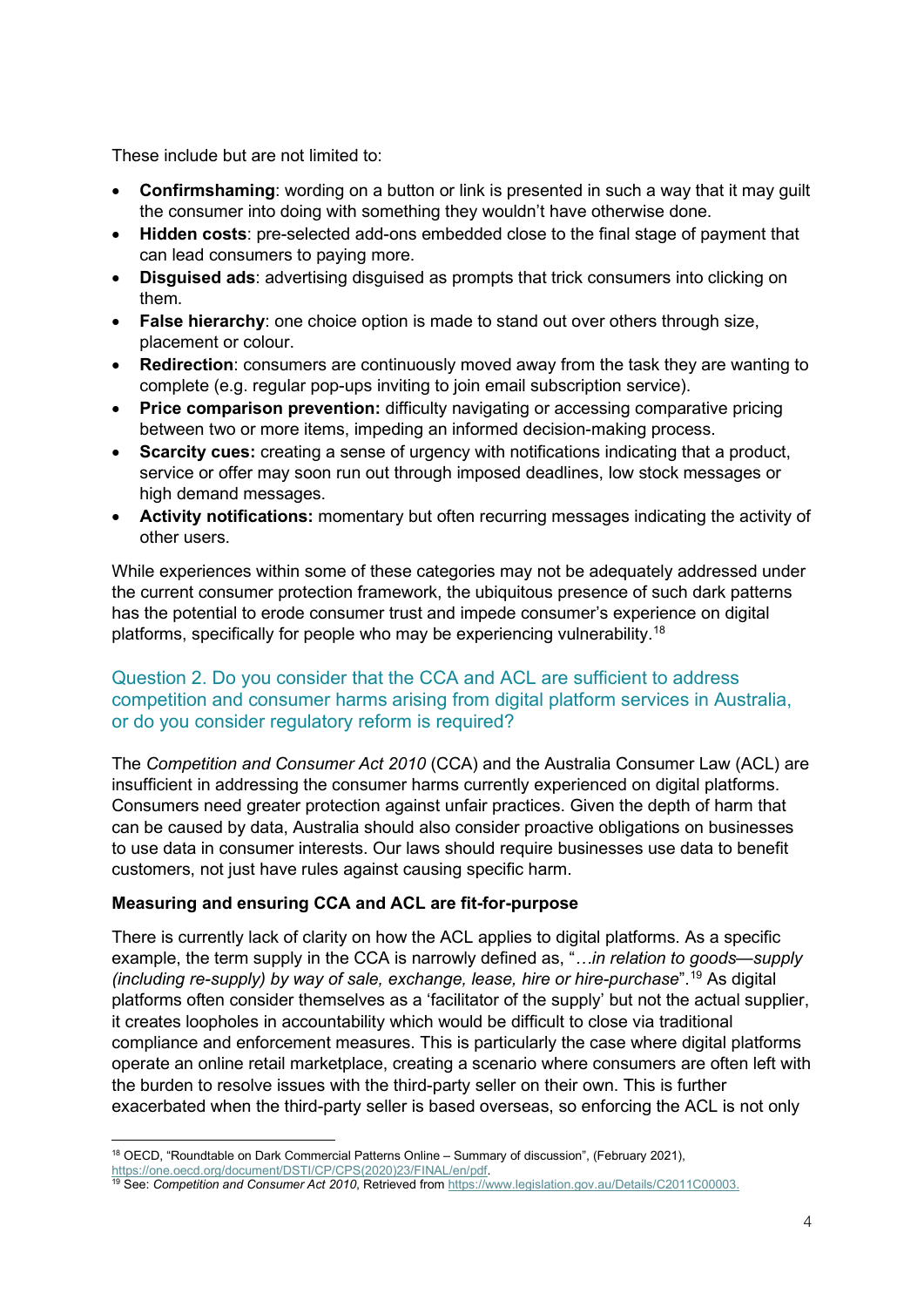difficult, but likely impossible.<sup>[20](#page-4-0)</sup> CPRC recommends that a review of Australia's current consumer protection frameworks needs to be undertaken without further delay to address these gaps.

# **Regulatory reform that goes beyond the CCA and ACL**

A more holistic approach to mitigating and reducing the risk of consumer harms from digital platforms is needed instead of a piece-meal approach to regulatory interventions. The following quote from CPRC's 2020 Data and Technology Survey<sup>[21](#page-4-1)</sup> encapsulates the feedback that comes via consumers when it comes to digital policy making:

*"I'd like to think the government (regulates it). Because with private competition, you just have so many different platforms, you can't just make rules for each platform, it has to be on a broader level."*

In addition to the ACL and the CCA being measured for fit-for-purpose, wider whole-ofeconomy reforms are needed to adequately protect consumers, such as:

- introducing an unfair trading prohibition
- strengthening unfair contract terms provisions
- introducing of a general safety provision
- reforming the Privacy Act to give consumers more control and agency over their data
- introducing an obligation for businesses to use data in consumer interests (a data best interests duty, explored below).

Question 3. Should law reform be staged to address specific harms sequentially as they are identified and assessed, or should a broader framework be adopted to address multiple potential harms across different digital platform services?

CPRC supports an adoption of a broader framework to ensure potential harms across digital platforms can be adequately addressed. A staged, harm-by-harm mitigation approach is unlikely to deter poor digital platform practices or provide adequate safeguards for consumers.

A broader framework should require platforms to show evidence of how they mitigate and/or reduce the risk of harms. The approach should place the onus back on digital platforms instead of where it is currently – with consumers via reporting mechanisms and regulators via investigations of identified breaches.

Insights from CPRC's digital research program highlight what Australian consumers expect the laws governing digital entities to deliver:

- **Fairness** entities do not collect, share and use data, or engage in business practices in a way that is unfair, exploitative or extractive.
- **Safety and security** entities are obligated to keep consumers safe.
- **Choice and control**  consumers are provided with genuine, meaningful control and choice over their data and digital experience.
- **Transparency** entities are required to be transparent about why, what and how data is being collected, shared and used with consumers.

<span id="page-4-1"></span>

<span id="page-4-0"></span><sup>&</sup>lt;sup>20</sup> CPRC, "The Digital Checkout", (December 2021), https://cprc.org.au/the-digital-checkout/.<br><sup>21</sup> CPRC, "2020 Data and Technology Consumer Survey", (December 2020)[, https://cprc.org.au/publications/cprc-2020-data](https://cprc.org.au/publications/cprc-2020-data-and-technology-consumer-survey/)[and-technology-consumer-survey/.](https://cprc.org.au/publications/cprc-2020-data-and-technology-consumer-survey/)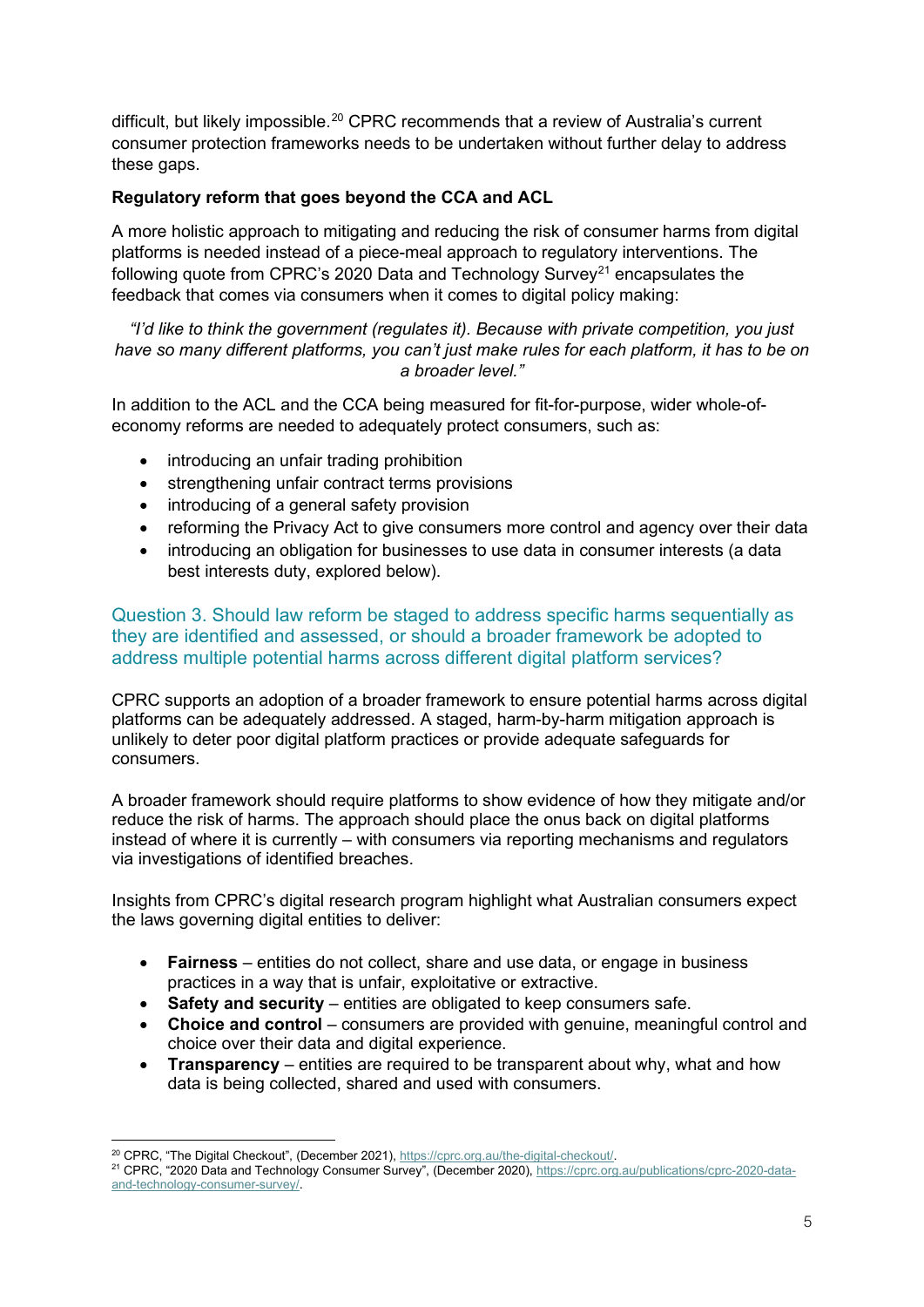- **Accountability**  entities and individuals are held to account for data misuse, enforcement is effective, and remedies are easily obtained.
- **Inclusion** consumers are not excluded nor receive detrimental outcomes as a result of data collection, sharing and use by entities.

While many of the principles above apply specifically to data handling practices, these principles could be embedded into the development of a broader framework which actively holds businesses such as digital platforms accountable for their business practices.

#### **Incorporating a best interests duty**

A broader framework also brings the opportunity to incorporate elements that may not have yet been considered in competition and consumer protection frameworks for digital settings. Incorporating a fiduciary duty, especially for how consumer data is treated and how choice architecture is presented and implemented on digital platforms, can help add a level of accountability on digital platforms that could significantly reduce the likelihood of consumer harm. It could also lead to pro-business benefits by increasing consumer trust in those platforms that actively build this into their business model.

The idea of a best interests duty for consumer data is relatively new and unexplored in the Australian context. As a next step, CPRC recommends an inquiry to explore how to construct and implement positive obligations on businesses to use data in consumers' interests.

Question 4. What are the benefits, risks, costs and other considerations (such as proportionality, flexibility, adaptability, certainty, procedural fairness, and potential impact on incentives for investment and innovation) relevant to the application of each of the following regulatory tools to competition and consumer harms from digital platform services in Australia:

- a) prohibitions and obligations contained in legislation
- b) the development of code(s) of practice
- c) the conferral of rule-making powers on a regulatory authority

d) the introduction of pro-competition or pro-consumer measures following a finding of a competitive or consumer harm

- e) the introduction of a third-party access regime, and
- f) any other approaches not mentioned in chapter 7.

Digital platforms and their business models are no longer developing or new. Initiatives such as codes of practice or introducing pro-competition or pro-consumer measures after the fact (once a harm has taken place) are no longer adequate enough in addressing the risks posed to consumers by large and powerful digital platforms.

In our *2020 Data and Technology Consumer Survey*, 9 out of 10 consumers were already raising concerns about online safety in relation to:

- data breaches or hacks
- personal data being used for fraud or scams
- children's data being misused, and
- personal data being sent overseas.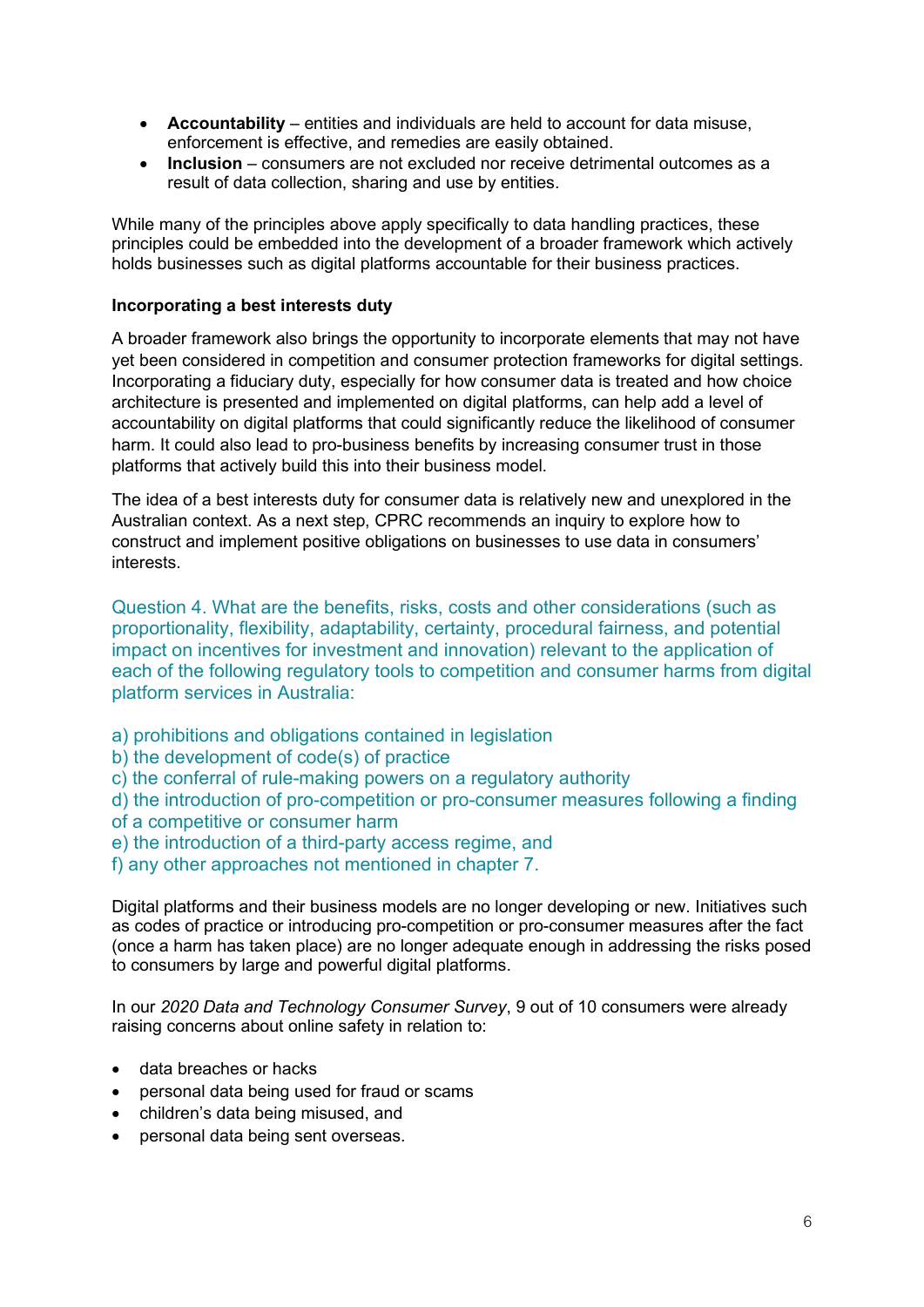In addition, most Australians believe that government has a high level of responsibility in protecting consumers from online harms:

- 94% of consumers expected government to protect them against the collection and sharing of their personal information (67% high responsibility, 27% moderate responsibility).
- 94% of consumers expected government to protect them from having their information being used in a way that makes them worse off (79% high responsibility, 15% moderate responsibility).

Consumers expect and deserve legislation that holds businesses accountable for their practices. We need to evolve our laws beyond bans on specific unfair practices to broader principles that capture unfair practices and require large businesses like digital platforms to think broadly about how they help rather than hurt consumers.

#### **Supporting legislation with effective surveillance and enforcement**

For legislation to be effective, it needs to be supported by regular surveillance and enforcement by the regulator to educate and shift the market towards a more consumercentric approach to the digital economy.

Australia needs a well-resourced regulator with the capacity and capability to monitor and enforce breaches in the complex digital environment. Traditional compliance and enforcement models often take place post harm. This needs to be reimagined if protection is to be adequately delivered to consumers in the digital economy.

Regulators also need more sophisticated approaches to identify harm. Currently regulators largely rely on reports from consumers, identifying harm after it takes place. The majority of the onus cannot continue to remain on consumers to identify and report breaches. This is not feasible in a digital environment where there is little to no transparency about how consumer data is collected, used and passed on to other businesses. Instead, regulators need to proactively uncover harm that is currently obfuscated. Regulators should be pushing businesses to be radically more transparent about how they use consumer data – this is a first step to then removing unfair practices.

Monitoring and surveillance by regulators in this complex environment needs a diverse workforce that not only understands the implications of the law but also the technical architecture on which these business models are built upon. Experts such as data scientists, artificial intelligence engineers, information security analysts and other technical professionals need to be in the mix to support upstream regulation and mitigate the risk to consumers, potentially before widespread harm has occurred.

5. To what extent should a new framework in Australia align with those in overseas jurisdictions to promote regulatory alignment for global digital platforms and their users (both business users and consumers)? What are the key elements that should be aligned?

Australia is far behind other jurisdictions around the world when it comes to consumer protection within the digital economy. [22](#page-6-0) The Australian Government also has an opportunity

<span id="page-6-0"></span><sup>&</sup>lt;sup>22</sup> Nitesh Patel, "Government to Enhance Data Privacy and Protection to 'Regulate the Digital Age", (17 February 2020), [https://www.mondaq.com/australia/data-protection/894470/government-to-enhance-data-privacy-and-protection-to-regulate](https://www.mondaq.com/australia/data-protection/894470/government-to-enhance-data-privacy-and-protection-to-regulate-the-digital-age)[the-digital-age.](https://www.mondaq.com/australia/data-protection/894470/government-to-enhance-data-privacy-and-protection-to-regulate-the-digital-age)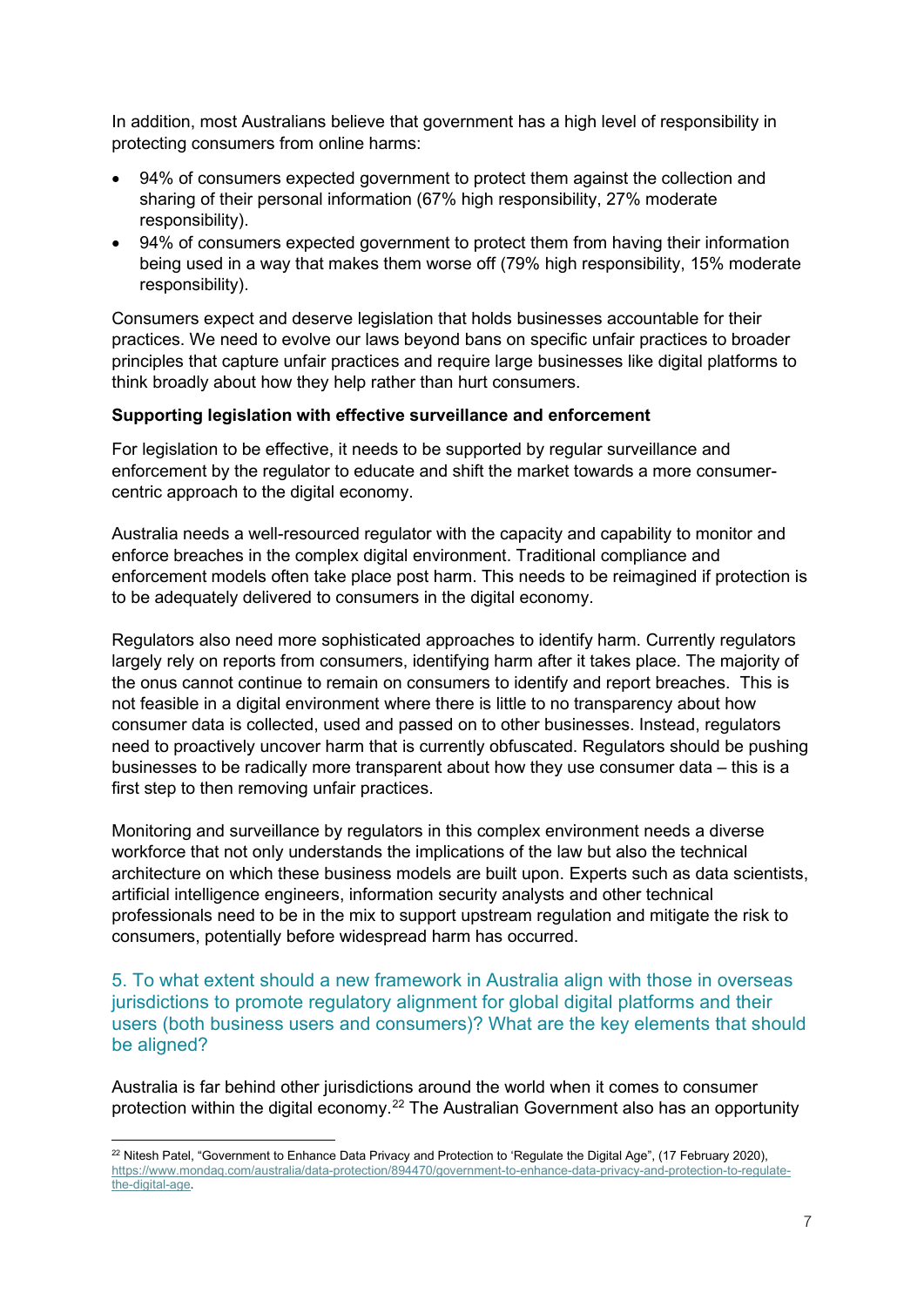to be a role-model on the world stage on what effective consumer protection online can look like.

Alignment could be considered across a variety of reforms, such as introducing a prohibition on unfair practices, similar to the one brought in via the Digital Markets Act in the European Union (EU)<sup>[23](#page-7-0)</sup> and by strengthening Australia's Privacy Act. However, the Australian Government should not shy away from opportunities to enhance what is already in place internationally. As an example, there is value in defining consent in line with GDPR and considering standardised consents to assist with consumer comprehension but simply copying the GDPR consent framework will not address the over-reliance on consent and choice as consumer protections. Australia needs to evolve its approach so that consumer protections proactively stop harm and go beyond disclosure. Safety and fairness should not be left to consumer choice – these are things which consumers expect the law to ensure regardless of choice.<sup>[24](#page-7-1)</sup>

To deliver a holistic consumer protection framework that adequately holds digital platforms accountable across all their business sectors, the following reforms should be prioritised:

- Reform of the Privacy Act to bring Australia's protection framework into the digital age through a coherent, economy-wide consumer protection.
- Introduction of an unfair trading prohibition to protect consumers from data extraction and digital misuse.
- Introduction of a general safety provision to clearly make companies responsible for delivering safe, secure data-driven products and services.
- Establishment of rules or protocols to ensure that deidentified consumer data cannot be re-identified.
- Introduction of technology/data impact assessments for government reforms to data and technology, which include a cost-benefit analysis to truly identify the value of new digital innovations and to whom will it benefit the most – consumers, or entities with a commercial interest.
- Increased enforcement resources for regulators within a complex digital environment and clear pathways for consumers to access support when experiencing digital harms.

Response to questions 8, 9 and 10 (Addressing data advantages) relating to regulatory measures that could increase data access, limit data use and circumstances where increasing data is deemed appropriate.

# **Consumer perception of data handling practices**

Many of the harms experienced by consumers via digital platforms stem from the ubiquitous collection, use and sharing of personal data. Our 2020 Data and Technology Consumer Survey revealed that 94% of Australian consumers do not feel comfortable with how their personal information is collected and shared online:

• Only 12% of consumers feel that they have a clear understanding of how their personal information is collected and shared.

<span id="page-7-0"></span><sup>&</sup>lt;sup>23</sup> BEUC, "Digital Markets Act: landmark Big Tech regulation agreed in boost to consumer choice", (25 March 2022), [https://www.beuc.eu/publications/digital-markets-act-landmark-big-tech-regulation-agreed-boost-consumer-choice/html.](https://www.beuc.eu/publications/digital-markets-act-landmark-big-tech-regulation-agreed-boost-consumer-choice/html) 24 CPRC, "Submission to The Attorney-General's Department – Privacy Act Review

<span id="page-7-1"></span><sup>–</sup> Discussion Paper" (10 January 2022), [https://cprc.org.au/submission-to-the-attorney-generals-department-privacy-act-review](https://cprc.org.au/submission-to-the-attorney-generals-department-privacy-act-review-discussion-paper/)[discussion-paper/.](https://cprc.org.au/submission-to-the-attorney-generals-department-privacy-act-review-discussion-paper/)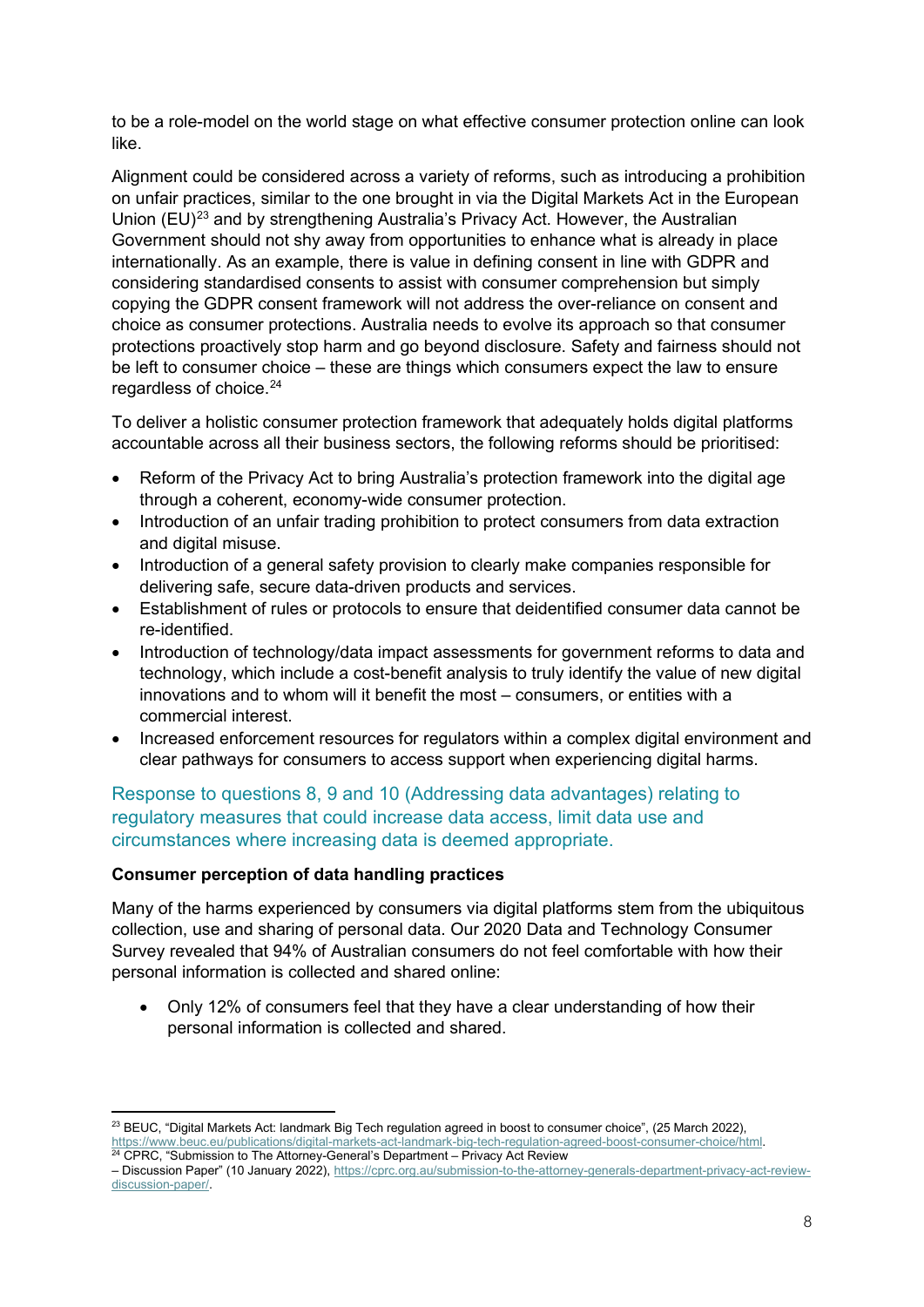• Only 6% of consumers are comfortable with how their personal information is collected and shared online.<sup>[25](#page-8-0)</sup>

The majority of Australians consider companies have a "high" level of responsibility in protecting their personal information with 82% of consumers noting that companies should protect against consumers' information from being used in ways that make them worse off. Most consumers (94%) also expect government to protect them against the collection and sharing of their personal information. The research further reveals consumer discontent with tactics such as ad targeting, personalised price discrimination and exclusion from products and services:

- 92% agree that companies should only collect information they need for providing their product / service
- 60% of Australians consider it very or somewhat unacceptable for their online behaviour to be monitored for targeted ads and offers
- 90% believed it is unacceptable to charge people different prices based on past purchase, online browsing, and payment behaviours.[26](#page-8-1)

These findings clearly suggest that market and regulatory failures in relation to companies' data-handling practices mean that digital platforms are failing to deliver outcomes that are fair and in line with consumer and community expectations. Negative sentiments and consumer concern regarding many of the data handling practices should be cause for concern for policymakers, regulators and industry. [27](#page-8-2)

### **Measures where data is handled with a 'duty of care'**

When considering regulatory measures that increase or limit data access, the concept of a "best interests" duty (as discussed in response to question 2) is just one form of principlesbased approach to holding businesses accountable in implementing consumer-centric data handling practices. One way to achieve this is to reconsider how data ownership is defined. Currently, digital platforms would claim that they own the data that is held by them about consumers. However, if data was to be viewed as it is in the Consumer Data Right $^{28}$  model, where consumers are data owners and digital platforms are data holders and other intermediaries that may have access to the data are data recipients, it further shifts the focus towards 'doing right by the consumer'.

#### **Importance of strong privacy protections**

Given the increasing role of data collection, use and disclosure across the Australian economy – and the government's efforts to accelerate this trend – we remain firm that it is essential to strengthen the Privacy Act so it is fit for purpose. Introducing any data handling measures via other reforms is moot if baseline guardrails are not in place to protect consumers against misuse of their personal information. This issue is already being flagged within the CDR consultations where data that moves out of the CDR ecosystem to intermediaries is not subject to the same privacy protections that data holders and accredited data recipients are obligated to uphold.<sup>[29](#page-8-4)</sup> CPRC strongly recommends that the

<span id="page-8-0"></span><sup>25</sup> CPRC, "CPRC 2020 Data and Technology Consumer Survey", (December 2020), [https://cprc.org.au/cprc-2020-data-and](https://cprc.org.au/cprc-2020-data-and-technology-consumer-survey/)[technology-consumer-survey/.](https://cprc.org.au/cprc-2020-data-and-technology-consumer-survey/)<br><sup>26</sup> Ibid.<br><sup>27</sup> CPRC, "The Digital Checkout", (December 2021), <u>https://cprc.org.au/the-digital-checkout/</u>.

<span id="page-8-1"></span>

<span id="page-8-3"></span><span id="page-8-2"></span><sup>28</sup> Consumer Data Right, "What is CDR?" (Accessed 1 April 2022), [https://www.cdr.gov.au/what-is-cdr.](https://www.cdr.gov.au/what-is-cdr)<br>29 CPRC, "Submission to The Treasury's Consumer Data Right amendments (version 3)", (2 August 2021),

<span id="page-8-4"></span>

[https://cprc.org.au/submission-to-the-treasurys-consumer-data-right-amendments-version-3/.](https://cprc.org.au/submission-to-the-treasurys-consumer-data-right-amendments-version-3/)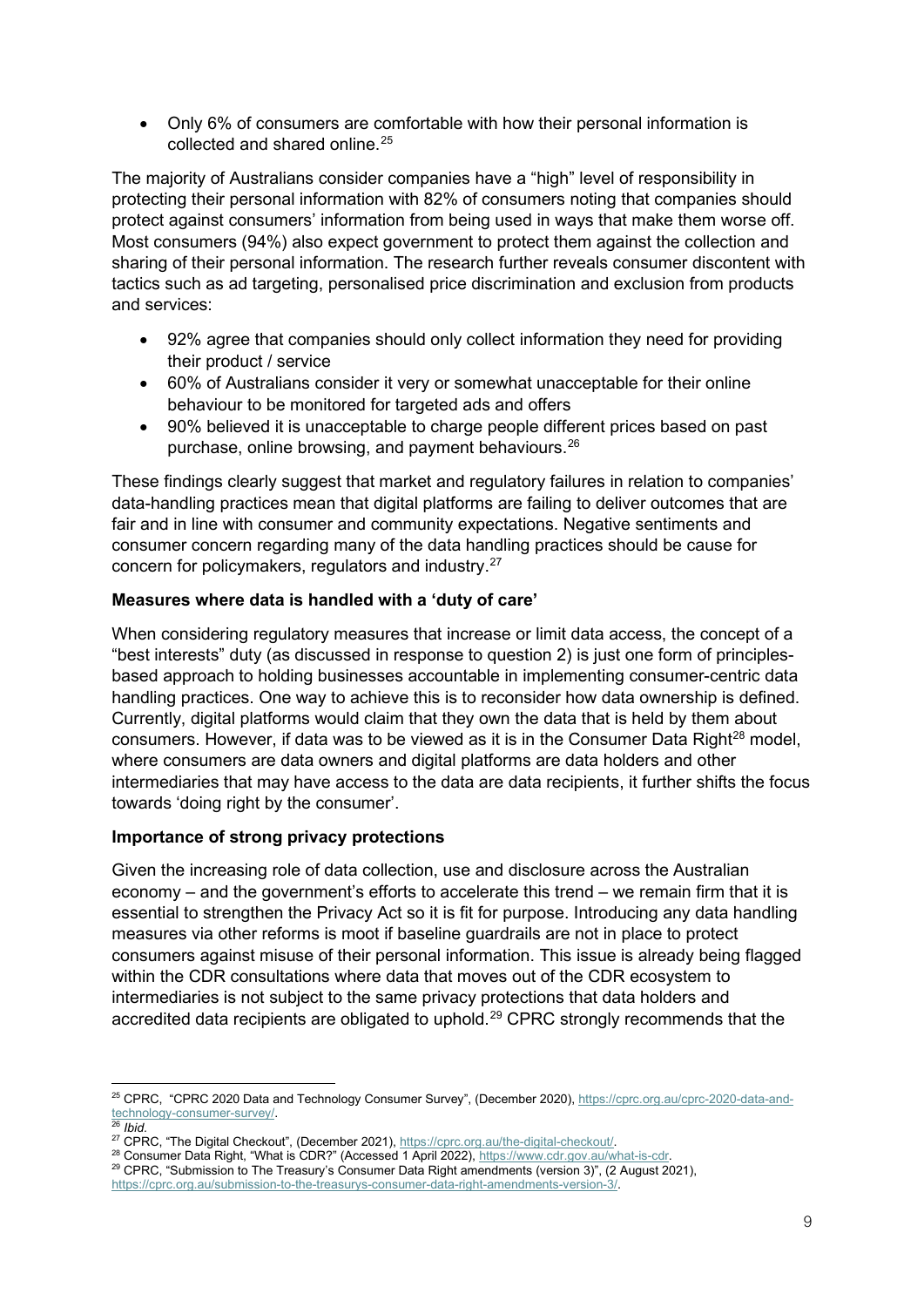Privacy Act is updated and adequately strengthened before any new data accessibility measures are scoped and implemented.

11. What additional measures are necessary or desirable to adequately protect consumers against:

a) the use of dark patterns online

b) scams, harmful content, or malicious and exploitative apps?

Our research indicates that while digital platforms provided benefits to consumers and the economy during COVID-19 restrictions, they also exposed consumers to exploitative practices such as scams, false claims, unsafe products and price gouging. $^{30}$  $^{30}$  $^{30}$ 

Our Consumers and COVID-19 survey data<sup>[31](#page-9-1)</sup> found that consumers continue to experience problems online. Up to 43% of consumers reported experiencing problems with an online retail marketplace between June and October 2021, noting issues such as:

- a product was unsafe, faulty or poor quality
- a product or service had misleading costs
- incorrect or misleading information provided about a product or service
- unclear or unfair terms and conditions
- difficulty contacting company to change or cancel a service
- not receiving what was originally ordered
- poor customer service
- scams or fraud.

While these results related specifically to online marketplaces, it is an indication of systemic issues that consumers continue to face across the digital platforms. CPRC strongly recommends the introduction of reforms that prohibit unfair trading practices that have the effect of:

- concealing data practices via privacy policies and terms and conditions
- undermining consumer autonomy via opaque targeting practices and interface design strategies
- increasing risks of consumer vulnerabilities being exploited through poor data-handling practices.[32](#page-9-2)

Our 'Unfair Trading Practices in Digital Markets' report states that this practice, *"…often occurs in the digital environment where third parties can knowingly deal with consumer's personal data without any awareness on the part of the consumer, let alone a contractual relationship with the consumer.*"<sup>[33](#page-9-3)</sup> These opaque practices further shift the power imbalance creating a market that is far from being safe, fair or inclusive for consumers.

<span id="page-9-0"></span><sup>30</sup> CPRC, "Unfair Trading Practices in Digital Market: Evidence and Regulatory Gaps", (March 2021)[, https://cprc.org.au/unfair](https://cprc.org.au/unfair-trading-practices-in-digital-market-evidence-and-regulatory-gaps-2/)[trading-practices-in-digital-market-evidence-and-regulatory-gaps-2/.](https://cprc.org.au/unfair-trading-practices-in-digital-market-evidence-and-regulatory-gaps-2/) 31 *Ibid.*

<span id="page-9-1"></span>

<span id="page-9-3"></span><span id="page-9-2"></span><sup>33</sup> CPRC, "Unfair Trading Practices in Digital Market: Evidence and Regulatory Gaps", (March 2021)[, https://cprc.org.au/unfair](https://cprc.org.au/unfair-trading-practices-in-digital-market-evidence-and-regulatory-gaps-2/)[trading-practices-in-digital-market-evidence-and-regulatory-gaps-2/.](https://cprc.org.au/unfair-trading-practices-in-digital-market-evidence-and-regulatory-gaps-2/)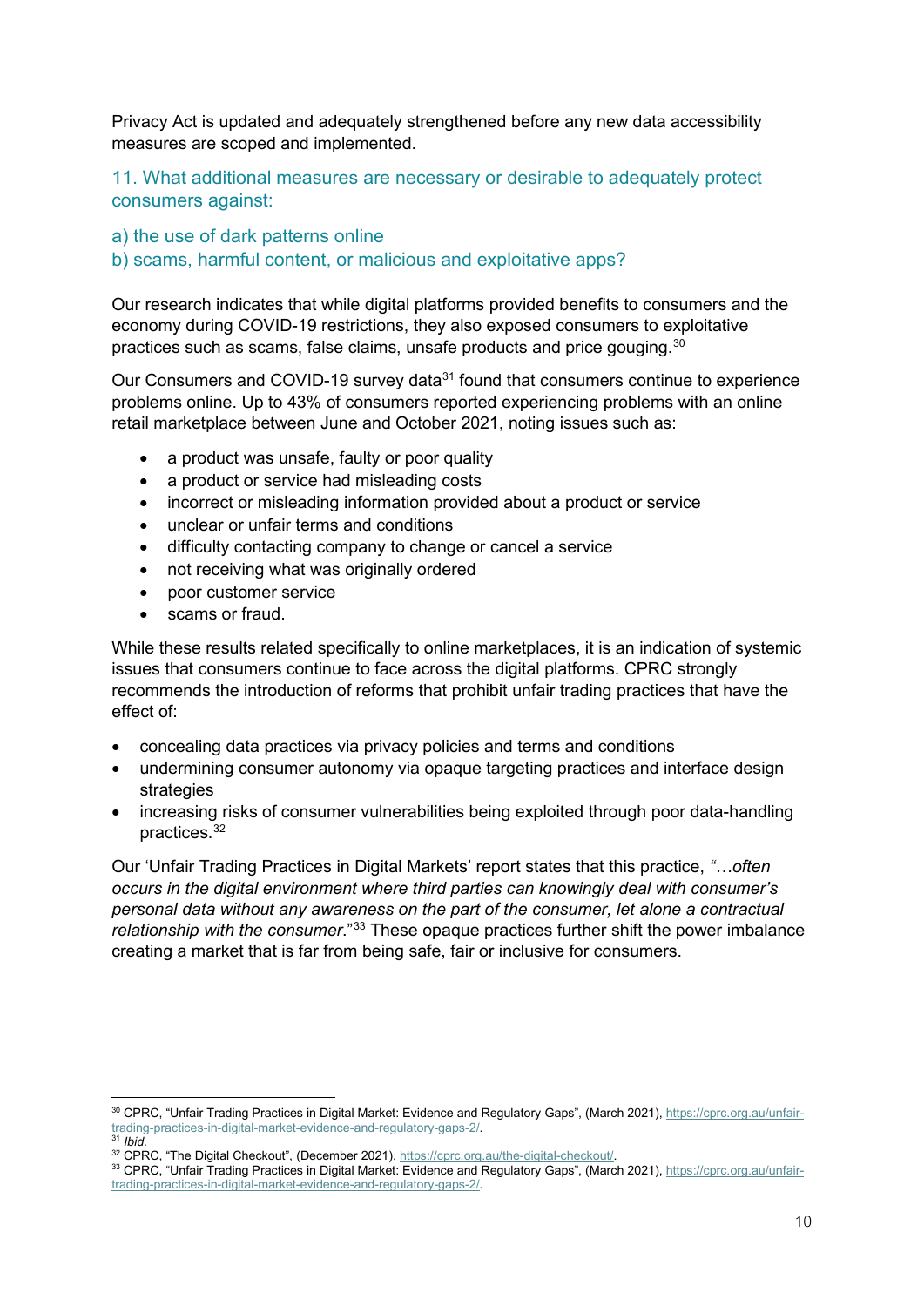# 12. Which digital platforms should any new consumer protection measures apply to?

Any new consumer protection measures should apply to all digital platforms. Creating a tiered approach or excluding specific types of businesses will continue to create loopholes for poor online practices to thrive. It also places the onus on consumers to navigate a complex market to determine which digital platforms provide specific consumer protections and which ones do not, adding further burden on consumers who already feel overwhelmed when it comes to engaging online.<sup>34</sup>

Insights shared with CPRC by the Commissioner for Residential Tenancies in Victoria, highlight the need for digital reform to be applied economy-wide and not just to specific platforms or digital sectors. Across the rental market, the prevalence of third-party online application programs has led to renters raising the issue of information security provided by such third-party applications. Issues can come from both large businesses and small startups.

Renters have raised issues with the Commissioner for Residential Tenancies in Victoria about the security of the information they share when applying for and living in a rented property.

Applying for a rental property typically involves using the application process that the real estate agent or landlord chooses. People who rent, often have no option but to share extremely sensitive and personal information with online rental platforms such as identity documents and employment information. There is little transparency about how this information will be used by third parties.

There is also a lack of transparency of how these applications analyse specific criteria and apply algorithms in grading rental applicants, potentially embedding forms of digital 'redlining'. Such harms, especially when experienced for essential services can significantly impact consumer wellbeing and may even increase the likelihood of consumers experiencing vulnerabilities that they may not have encountered in an analogue process.

Common problems also arise where the landlord is selling the premises with a renter in occupation. Often photographs or videos are taken and put online with very little interaction with the renter. Once online it is very difficult to get the photographs completely removed. The Commissioner has also heard of tenants being asked to take photographs and upload them to an application supplied by the estate agent to meet the agent's obligations to inspect the premises. This practice became more widespread during COVID to avoid face-to-face contact but is likely to become part of ordinary practice to reduce time for the managing agent. There is also some evidence that real estate agents and landlords may be sharing confidential or sensitive information with third parties with the possibility that the information will be further circulated.

14. What types of fair-trading obligations might be required for digital platform services in Australia? What are the benefits and risks of such obligations? Which digital platforms should any such fair-trading obligations apply to?

Please see responses to questions 11 and 12.

<span id="page-10-0"></span><sup>34</sup> CPRC, "The Digital Checkout", (December 2021), [https://cprc.org.au/the-digital-checkout/.](https://cprc.org.au/the-digital-checkout/)